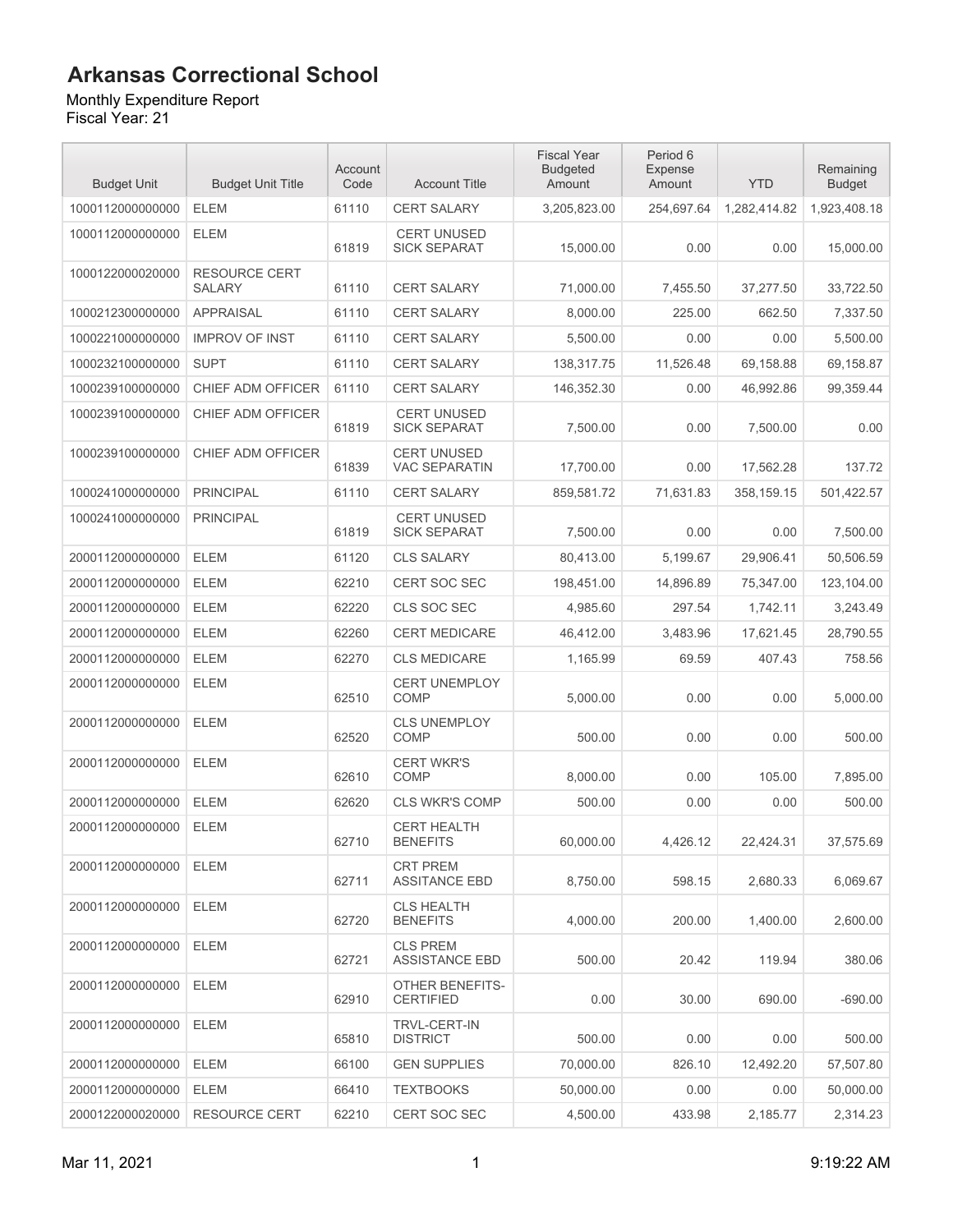#### Monthly Expenditure Report

| <b>Budget Unit</b> | <b>Budget Unit Title</b>              | Account<br>Code | <b>Account Title</b>                    | <b>Fiscal Year</b><br><b>Budgeted</b><br>Amount | Period 6<br><b>Expense</b><br>Amount | <b>YTD</b> | Remaining<br><b>Budget</b> |
|--------------------|---------------------------------------|-----------------|-----------------------------------------|-------------------------------------------------|--------------------------------------|------------|----------------------------|
|                    | <b>SALARY</b>                         |                 |                                         |                                                 |                                      |            |                            |
| 2000122000020000   | <b>RESOURCE CERT</b><br><b>SALARY</b> | 62260           | <b>CERT MEDICARE</b>                    | 1,035.00                                        | 101.50                               | 511.22     | 523.78                     |
| 2000122000020000   | <b>RESOURCE CERT</b><br><b>SALARY</b> | 62510           | <b>CERT UNEMPLOY</b><br><b>COMP</b>     | 400.00                                          | 0.00                                 | 0.00       | 400.00                     |
| 2000122000020000   | <b>RESOURCE CERT</b><br>SALARY        | 62610           | <b>CERT WKR'S</b><br><b>COMP</b>        | 300.00                                          | 0.00                                 | 0.00       | 300.00                     |
| 2000122000020000   | <b>RESOURCE CERT</b><br><b>SALARY</b> | 62710           | <b>CERT HEALTH</b><br><b>BENEFITS</b>   | 2,000.00                                        | 150.00                               | 750.00     | 1,250.00                   |
| 2000122000020000   | <b>RESOURCE CERT</b><br><b>SALARY</b> | 62711           | <b>CRT PREM</b><br><b>ASSITANCE EBD</b> | 500.00                                          | 13.40                                | 47.84      | 452.16                     |
| 2000122000020000   | <b>RESOURCE CERT</b><br><b>SALARY</b> | 63230           | PROF-ED-<br>CONSULTING                  | 4,000.00                                        | 0.00                                 | 0.00       | 4,000.00                   |
| 2000122000020000   | <b>RESOURCE CERT</b><br><b>SALARY</b> | 65810           | <b>TRVL-CERT-IN</b><br><b>DISTRICT</b>  | 300.00                                          | 0.00                                 | 0.00       | 300.00                     |
| 2000122000020000   | <b>RESOURCE CERT</b><br><b>SALARY</b> | 66100           | <b>GEN SUPPLIES</b>                     | 1,000.00                                        | 0.00                                 | 0.00       | 1,000.00                   |
| 2000122000020000   | RESOURCE CERT<br><b>SALARY</b>        | 66510           | <b>SOFTWARE</b><br><b>SUPPLIES</b>      | 1,000.00                                        | 0.00                                 | 0.00       | 1,000.00                   |
| 2000212300000000   | <b>APPRAISAL</b>                      | 61120           | <b>CLS SALARY</b>                       | 8,000.00                                        | 325.00                               | 1,618.75   | 6,381.25                   |
| 2000212300000000   | <b>APPRAISAL</b>                      | 62210           | <b>CERT SOC SEC</b>                     | 500.00                                          | 13.95                                | 41.08      | 458.92                     |
| 2000212300000000   | <b>APPRAISAL</b>                      | 62220           | CLS SOC SEC                             | 500.00                                          | 20.15                                | 100.37     | 399.63                     |
| 2000212300000000   | <b>APPRAISAL</b>                      | 62260           | <b>CERT MEDICARE</b>                    | 100.00                                          | 3.26                                 | 9.61       | 90.39                      |
| 2000212300000000   | <b>APPRAISAL</b>                      | 62270           | <b>CLS MEDICARE</b>                     | 200.00                                          | 4.71                                 | 23.47      | 176.53                     |
| 2000212300000000   | <b>APPRAISAL</b>                      | 62510           | <b>CERT UNEMPLOY</b><br><b>COMP</b>     | 120.00                                          | 0.00                                 | 0.00       | 120.00                     |
| 2000212300000000   | <b>APPRAISAL</b>                      | 62520           | <b>CLS UNEMPLOY</b><br>COMP             | 200.00                                          | 0.00                                 | 0.00       | 200.00                     |
| 2000212300000000   | <b>APPRAISAL</b>                      | 62610           | <b>CERT WKR'S</b><br><b>COMP</b>        | 100.00                                          | 0.00                                 | 0.27       | 99.73                      |
| 2000212300000000   | <b>APPRAISAL</b>                      | 62620           | <b>CLS WKR'S COMP</b>                   | 200.00                                          | 0.00                                 | 0.00       | 200.00                     |
| 2000212300000000   | APPRAISAL                             | 63210           | <b>INSTRUCT SVS</b><br>PROF & TECH      | 175,000.00                                      | 3.826.00                             | 10,940.00  | 164,060.00                 |
| 2000212300000000   | <b>APPRAISAL</b>                      | 66100           | <b>GEN SUPPLIES</b>                     | 90,000.00                                       | 0.00                                 | 0.00       | 90,000.00                  |
| 2000221000000000   | <b>IMPR OF</b><br><b>INSTRUCTION</b>  | 62210           | <b>CERT SOC SEC</b>                     | 400.00                                          | 0.00                                 | 0.00       | 400.00                     |
| 2000221000000000   | <b>IMPR OF</b><br><b>INSTRUCTION</b>  | 62260           | <b>CERT MEDICARE</b>                    | 200.00                                          | 0.00                                 | 0.00       | 200.00                     |
| 2000221300000000   | <b>INSTR STAFF TRNG</b>               | 63310           | <b>INSTR STAFF</b><br><b>TRNG CERT</b>  | 40,000.00                                       | 0.00                                 | 10,222.43  | 29,777.57                  |
| 2000221300000000   | <b>INSTR STAFF TRNG</b>               | 63320           | <b>CLASSIFIED</b>                       | 3,000.00                                        | 0.00                                 | 0.00       | 3,000.00                   |
| 2000221300000000   | <b>INSTR STAFF TRNG</b>               | 65810           | <b>TRVL-CERT-IN</b><br><b>DISTRICT</b>  | 3,000.00                                        | 339.36                               | 1,532.16   | 1,467.84                   |
| 2000221300000000   | <b>INSTR STAFF TRNG</b>               | 65850           | TRVL CERT OUT<br><b>STATE</b>           | 6,000.00                                        | 0.00                                 | 0.00       | 6,000.00                   |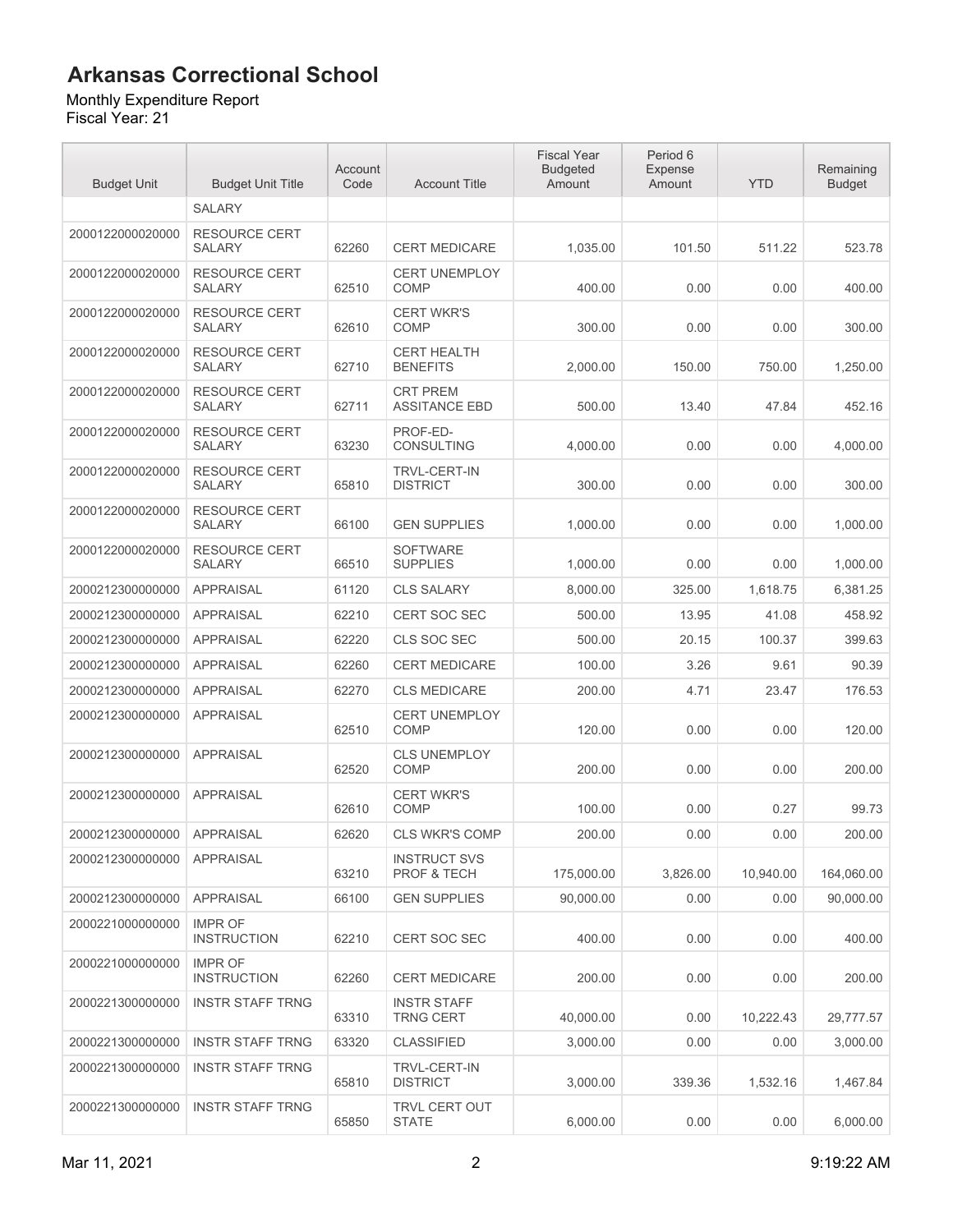#### Monthly Expenditure Report

| <b>Budget Unit</b> | <b>Budget Unit Title</b> | Account<br>Code | <b>Account Title</b>                      | <b>Fiscal Year</b><br><b>Budgeted</b><br>Amount | Period 6<br><b>Expense</b><br>Amount | <b>YTD</b> | Remaining<br><b>Budget</b> |
|--------------------|--------------------------|-----------------|-------------------------------------------|-------------------------------------------------|--------------------------------------|------------|----------------------------|
| 2000221300000000   | <b>INSTR STAFF TRNG</b>  | 65880           | <b>MEALS</b>                              | 7,000.00                                        | 0.00                                 | 0.00       | 7,000.00                   |
| 2000221300000000   | <b>INSTR STAFF TRNG</b>  | 65890           | <b>LODGING</b>                            | 18,000.00                                       | 0.00                                 | 0.00       | 18,000.00                  |
| 2000223000000000   | <b>INSTR TECHN</b>       | 63550           | <b>SOFTWARE</b><br><b>LICENSE</b>         | 1,000.00                                        | 0.00                                 | 715.00     | 285.00                     |
| 2000223000000000   | <b>INSTR TECHN</b>       | 63900           | <b>OTHER PURC</b><br><b>PROF/TECH SVS</b> | 40,000.00                                       | 0.00                                 | 0.00       | 40,000.00                  |
| 2000223000000000   | <b>INSTR TECHN</b>       | 64320           | <b>TECH REPAIRS &amp;</b><br><b>MAIN</b>  | 1,000.00                                        | 0.00                                 | 75.94      | 924.06                     |
| 2000223000000000   | <b>INSTR TECHN</b>       | 66500           | <b>TECHN SUPPLIES</b>                     | 10,000.00                                       | 0.00                                 | 54.99      | 9,945.01                   |
| 2000223000000000   | <b>INSTR TECHN</b>       | 66510           | <b>SOFTWARE</b><br><b>SUPPLIES</b>        | 150,000.00                                      | 87,490.00                            | 87,490.00  | 62,510.00                  |
| 2000223000000000   | <b>INSTR TECHN</b>       | 66520           | <b>OTHER</b>                              | 0.00                                            | 921.78                               | 1,260.92   | $-1,260.92$                |
| 2000223000000000   | <b>INSTR TECHN</b>       | 66527           | <b>LOW VALUE</b><br><b>EQUIPMENT</b>      | 30,000.00                                       | 0.00                                 | 4,179.99   | 25,820.01                  |
| 2000223000000000   | <b>INSTR TECHN</b>       | 67390           | <b>OTHER</b><br><b>EQUIPMENT</b>          | 30,000.00                                       | 0.00                                 | 0.00       | 30,000.00                  |
| 2000231700000000   | <b>AUDITING SERVICES</b> | 63431           | <b>FINANCIAL</b><br><b>AUDITS</b>         | 0.00                                            | 0.00                                 | 2,600.00   | $-2.600.00$                |
| 2000232100000000   | <b>SUPT</b>              | 61120           | <b>CLS SALARY</b>                         | 45,000.00                                       | 0.00                                 | 0.00       | 45,000.00                  |
| 2000232100000000   | <b>SUPT</b>              | 62210           | <b>CERT SOC SEC</b>                       | 8,537.40                                        | 700.04                               | 4,207.98   | 4,329.42                   |
| 2000232100000000   | <b>SUPT</b>              | 62220           | CLS SOC SEC                               | 2,800.00                                        | 0.00                                 | 0.00       | 2,800.00                   |
| 2000232100000000   | <b>SUPT</b>              | 62260           | <b>CERT MEDICARE</b>                      | 2,005.61                                        | 163.72                               | 984.12     | 1,021.49                   |
| 2000232100000000   | <b>SUPT</b>              | 62270           | <b>CLS MEDICARE</b>                       | 700.00                                          | 0.00                                 | 0.00       | 700.00                     |
| 2000232100000000   | <b>SUPT</b>              | 62510           | <b>CERT UNEMPLOY</b><br><b>COMP</b>       | 200.00                                          | 0.00                                 | 0.00       | 200.00                     |
| 2000232100000000   | <b>SUPT</b>              | 62520           | <b>CLS UNEMPLOY</b><br><b>COMP</b>        | 200.00                                          | 0.00                                 | 0.00       | 200.00                     |
| 2000232100000000   | <b>SUPT</b>              | 62610           | <b>CERT WKR'S</b><br>COMP                 | 300.00                                          | 0.00                                 | 0.00       | 300.00                     |
| 2000232100000000   | <b>SUPT</b>              | 62620           | <b>CLS WKR'S COMP</b>                     | 200.00                                          | 0.00                                 | 0.00       | 200.00                     |
| 2000232100000000   | <b>SUPT</b>              | 62710           | <b>CERT HEALTH</b><br><b>BENEFITS</b>     | 1.200.00                                        | 100.00                               | 600.00     | 600.00                     |
| 2000232100000000   | <b>SUPT</b>              | 62711           | <b>CRT PREM</b><br><b>ASSITANCE EBD</b>   | 300.00                                          | 8.30                                 | 40.20      | 259.80                     |
| 2000232100000000   | <b>SUPT</b>              | 62720           | <b>CLS HEALTH</b><br><b>BENEFITS</b>      | 1,200.00                                        | 0.00                                 | 0.00       | 1,200.00                   |
| 2000232100000000   | <b>SUPT</b>              | 62721           | <b>CLS PREM</b><br><b>ASSISTANCE EBD</b>  | 300.00                                          | 0.00                                 | 0.00       | 300.00                     |
| 2000232100000000   | <b>SUPT</b>              | 62910           | OTHER BENEFITS-<br><b>CERTIFIED</b>       | 0.00                                            | 0.00                                 | 30.00      | $-30.00$                   |
| 2000232100000000   | <b>SUPT</b>              | 63441           | LEGAL-LIT                                 | 3,000.00                                        | 0.00                                 | 0.00       | 3,000.00                   |
| 2000232100000000   | <b>SUPT</b>              | 63445           | LEGAL-RES&OPIN                            | 5,000.00                                        | 225.00                               | 652.50     | 4,347.50                   |
| 2000232100000000   | <b>SUPT</b>              | 63511           | <b>DOCUMENT</b><br><b>SHREDDING</b>       | 0.00                                            | 596.72                               | 596.72     | $-596.72$                  |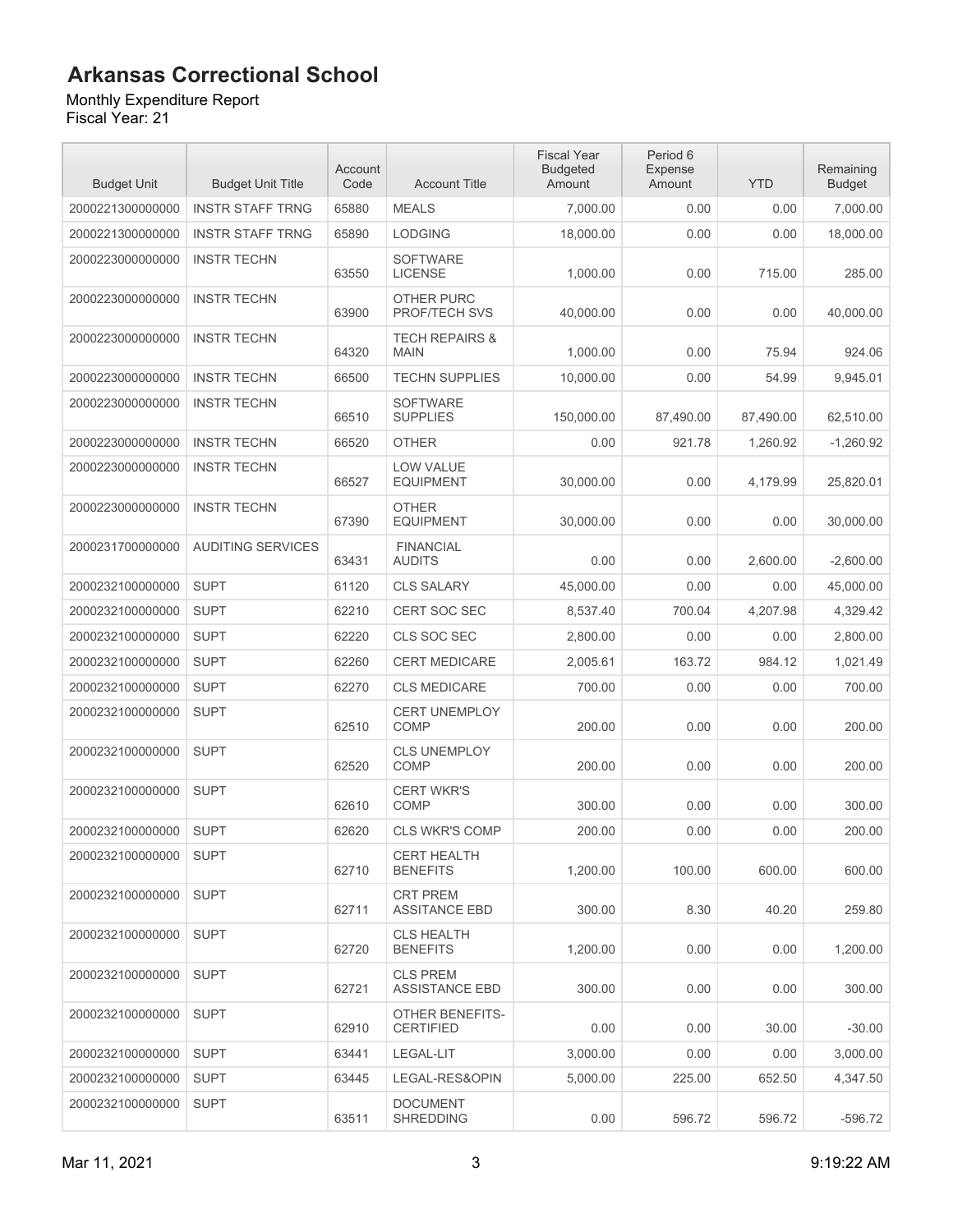Monthly Expenditure Report Fiscal Year: 21

| <b>Budget Unit</b> | <b>Budget Unit Title</b> | Account<br>Code | <b>Account Title</b>                         | <b>Fiscal Year</b><br><b>Budgeted</b><br>Amount | Period 6<br><b>Expense</b><br>Amount | <b>YTD</b> | Remaining<br><b>Budget</b> |
|--------------------|--------------------------|-----------------|----------------------------------------------|-------------------------------------------------|--------------------------------------|------------|----------------------------|
| 2000232100000000   | <b>SUPT</b>              | 63900           | OTHER PURC<br>PROF/TECH SVS                  | 30,000.00                                       | 0.00                                 | 0.00       | 30,000.00                  |
| 2000232100000000   | <b>SUPT</b>              | 63901           | <b>RESEARCH</b>                              | 0.00                                            | 0.00                                 | 84,045.00  | $-84,045.00$               |
| 2000232100000000   | <b>SUPT</b>              | 64310           | NON-TECH<br><b>REPAIR &amp; MAINT</b>        | 0.00                                            | 0.00                                 | 154.00     | $-154.00$                  |
| 2000232100000000   | <b>SUPT</b>              | 64420           | <b>RENTAL EQUIP &amp;</b><br><b>VEHICLES</b> | 4.000.00                                        | 169.40                               | 1,334.30   | 2,665.70                   |
| 2000232100000000   | <b>SUPT</b>              | 65210           | <b>PROPERTY</b><br><b>INSURANCE</b>          | 5,000.00                                        | 0.00                                 | 4,133.17   | 866.83                     |
| 2000232100000000   | <b>SUPT</b>              | 65240           | <b>FLEET</b><br><b>INSURANCE</b>             | 15,000.00                                       | 0.00                                 | 11,112.00  | 3,888.00                   |
| 2000232100000000   | <b>SUPT</b>              | 65290           | <b>OTHER</b><br><b>INSURANCE</b>             | 500.00                                          | 275.00                               | 275.00     | 225.00                     |
| 2000232100000000   | <b>SUPT</b>              | 65310           | <b>TELEPHONE</b>                             | 15,000.00                                       | 577.44                               | 3,278.17   | 11,721.83                  |
| 2000232100000000   | <b>SUPT</b>              | 65311           | <b>EMAIL PYMNT</b>                           | 15,000.00                                       | 2,950.60                             | 7,314.55   | 7,685.45                   |
| 2000232100000000   | <b>SUPT</b>              | 65320           | <b>POSTAGE</b>                               | 1,500.00                                        | 0.00                                 | 165.00     | 1,335.00                   |
| 2000232100000000   | <b>SUPT</b>              | 65400           | <b>ADVERTISING</b>                           | 1,500.00                                        | 0.00                                 | 0.00       | 1,500.00                   |
| 2000232100000000   | <b>SUPT</b>              | 65500           | <b>PRINTING &amp;</b><br><b>BINDING</b>      | 2,000.00                                        | 0.00                                 | 0.00       | 2,000.00                   |
| 2000232100000000   | <b>SUPT</b>              | 65810           | <b>TRVL-CERT-IN</b><br><b>DISTRICT</b>       | 1,000.00                                        | 0.00                                 | 0.00       | 1,000.00                   |
| 2000232100000000   | <b>SUPT</b>              | 65880           | <b>MEALS</b>                                 | 500.00                                          | 14.00                                | 14.00      | 486.00                     |
| 2000232100000000   | <b>SUPT</b>              | 65890           | <b>LODGING</b>                               | 600.00                                          | 108.96                               | 108.96     | 491.04                     |
| 2000232100000000   | <b>SUPT</b>              | 66100           | <b>GEN SUPPLIES</b>                          | 8,000.00                                        | 296.54                               | 5,516.08   | 2,483.92                   |
| 2000232100000000   | <b>SUPT</b>              | 66220           | <b>ELECTRICITY</b>                           | 15,000.00                                       | 1,029.71                             | 4,764.44   | 10,235.56                  |
| 2000232100000000   | <b>SUPT</b>              | 66430           | <b>PERIODICALS</b>                           | 500.00                                          | 0.00                                 | 0.00       | 500.00                     |
| 2000232100000000   | <b>SUPT</b>              | 67390           | <b>OTHER</b><br><b>EQUIPMENT</b>             | 5,000.00                                        | 0.00                                 | 0.00       | 5,000.00                   |
| 2000232100000000   | <b>SUPT</b>              | 68100           | <b>DUES AND FEES</b>                         | 1,500.00                                        | 0.00                                 | 0.00       | 1,500.00                   |
| 2000232100000000   | <b>SUPT</b>              | 68117           | ASBA DUES/FEES                               | 0.00                                            | 0.00                                 | 400.00     | $-400.00$                  |
| 2000239100000000   | CHIEF ADM OFFI           | 62210           | <b>CERT SOC SEC</b>                          | 8,537.17                                        | 0.00                                 | 4.107.52   | 4,429.65                   |
| 2000239100000000   | CHIEF ADM OFFI           | 62260           | <b>CERT MEDICARE</b>                         | 2,122.11                                        | 0.00                                 | 1,044.34   | 1,077.77                   |
| 2000239100000000   | CHIEF ADM OFFI           | 62510           | <b>CERT UNEMPLOY</b><br>COMP                 | 200.00                                          | 0.00                                 | 0.00       | 200.00                     |
| 2000239100000000   | CHIEF ADM OFFI           | 62610           | <b>CERT WKR'S</b><br>COMP                    | 300.00                                          | 0.00                                 | 0.00       | 300.00                     |
| 2000239100000000   | CHIEF ADM OFFI           | 65810           | TRVL-CERT-IN<br><b>DISTRICT</b>              | 1.000.00                                        | 0.00                                 | 0.00       | 1,000.00                   |
| 2000239100000000   | CHIEF ADM OFFI           | 65880           | <b>MEALS</b>                                 | 500.00                                          | 0.00                                 | 0.00       | 500.00                     |
| 2000239100000000   | CHIEF ADM OFFI           | 65890           | <b>LODGING</b>                               | 800.00                                          | 0.00                                 | 0.00       | 800.00                     |
| 2000239100000000   | CHIEF ADM OFFI           | 66100           | <b>GEN SUPPLIES</b>                          | 3,000.00                                        | 0.00                                 | 0.00       | 3,000.00                   |
| 2000239100000000   | CHIEF ADM OFFI           | 67320           | <b>VEHICLES</b>                              | 25,000.00                                       | 0.00                                 | 0.00       | 25,000.00                  |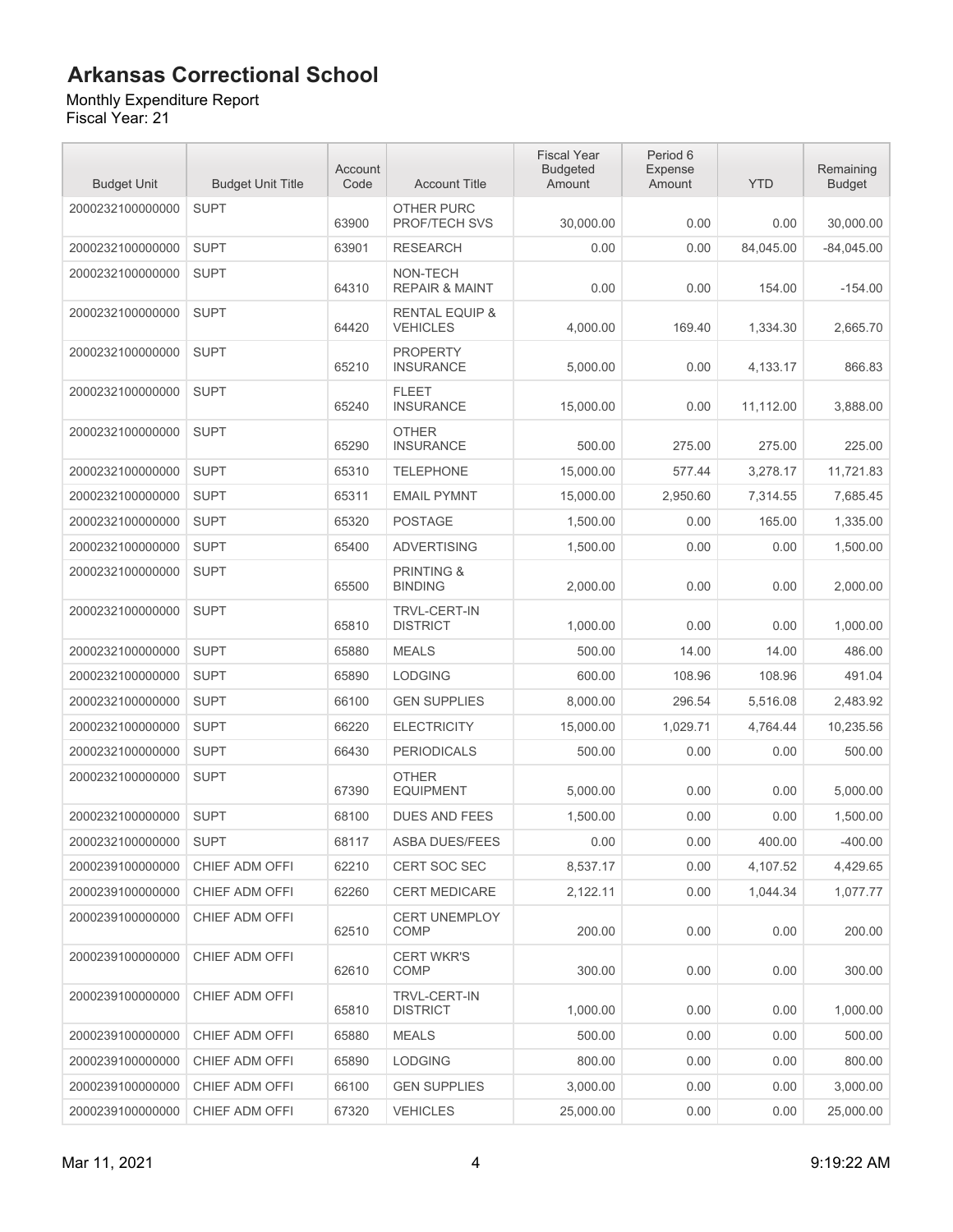#### Monthly Expenditure Report

| <b>Budget Unit</b> | <b>Budget Unit Title</b> | Account<br>Code | <b>Account Title</b>                         | <b>Fiscal Year</b><br><b>Budgeted</b><br>Amount | Period 6<br><b>Expense</b><br>Amount | <b>YTD</b> | Remaining<br><b>Budget</b> |
|--------------------|--------------------------|-----------------|----------------------------------------------|-------------------------------------------------|--------------------------------------|------------|----------------------------|
| 2000239100000000   | CHIEF ADM OFFI           | 68100           | <b>DUES AND FEES</b>                         | 500.00                                          | 0.00                                 | 0.00       | 500.00                     |
| 2000241000000000   | <b>PRINCIPAL</b>         | 61120           | <b>CLS SALARY</b>                            | 52,146.00                                       | 4,345.50                             | 26,073.00  | 26,073.00                  |
| 2000241000000000   | <b>PRINCIPAL</b>         | 62210           | <b>CERT SOC SEC</b>                          | 53,294.08                                       | 4,120.62                             | 20,698.76  | 32,595.32                  |
| 2000241000000000   | <b>PRINCIPAL</b>         | 62220           | CLS SOC SEC                                  | 3,233.05                                        | 241.91                               | 1,454.04   | 1,779.01                   |
| 2000241000000000   | <b>PRINCIPAL</b>         | 62260           | <b>CERT MEDICARE</b>                         | 12,463.94                                       | 963.70                               | 4,840.83   | 7,623.11                   |
| 2000241000000000   | <b>PRINCIPAL</b>         | 62270           | <b>CLS MEDICARE</b>                          | 755.12                                          | 56.58                                | 340.06     | 415.06                     |
| 2000241000000000   | <b>PRINCIPAL</b>         | 62510           | <b>CERT UNEMPLOY</b><br><b>COMP</b>          | 1,000.00                                        | 0.00                                 | 0.00       | 1,000.00                   |
| 2000241000000000   | <b>PRINCIPAL</b>         | 62520           | <b>CLS UNEMPLOY</b><br>COMP                  | 200.00                                          | 0.00                                 | 0.00       | 200.00                     |
| 2000241000000000   | <b>PRINCIPAL</b>         | 62610           | <b>CERT WKR'S</b><br><b>COMP</b>             | 2,000.00                                        | 0.00                                 | 0.00       | 2,000.00                   |
| 2000241000000000   | <b>PRINCIPAL</b>         | 62620           | <b>CLS WKR'S COMP</b>                        | 300.00                                          | 0.00                                 | 0.00       | 300.00                     |
| 2000241000000000   | <b>PRINCIPAL</b>         | 62710           | <b>CERT HEALTH</b><br><b>BENEFITS</b>        | 15,000.00                                       | 971.02                               | 4,755.10   | 10,244.90                  |
| 2000241000000000   | <b>PRINCIPAL</b>         | 62711           | <b>CRT PREM</b><br><b>ASSITANCE EBD</b>      | 3,000.00                                        | 220.60                               | 988.16     | 2.011.84                   |
| 2000241000000000   | <b>PRINCIPAL</b>         | 62720           | <b>CLS HEALTH</b><br><b>BENEFITS</b>         | 1,200.00                                        | 0.00                                 | 0.00       | 1,200.00                   |
| 2000241000000000   | <b>PRINCIPAL</b>         | 62721           | <b>CLS PREM</b><br><b>ASSISTANCE EBD</b>     | 200.00                                          | 0.00                                 | 0.00       | 200.00                     |
| 2000241000000000   | <b>PRINCIPAL</b>         | 62910           | <b>OTHER BENEFITS-</b><br><b>CERTIFIED</b>   | 0.00                                            | 0.00                                 | 270.00     | $-270.00$                  |
| 2000241000000000   | <b>PRINCIPAL</b>         | 64420           | <b>RENTAL EQUIP &amp;</b><br><b>VEHICLES</b> | 20,000.00                                       | 1,875.59                             | 9,843.54   | 10,156.46                  |
| 2000241000000000   | <b>PRINCIPAL</b>         | 65810           | <b>TRVL-CERT-IN</b><br><b>DISTRICT</b>       | 1,000.00                                        | 0.00                                 | 0.00       | 1,000.00                   |
| 2000241000000000   | <b>PRINCIPAL</b>         | 65880           | <b>MEALS</b>                                 | 500.00                                          | 0.00                                 | 0.00       | 500.00                     |
| 2000241000000000   | <b>PRINCIPAL</b>         | 65890           | <b>LODGING</b>                               | 500.00                                          | 0.00                                 | 0.00       | 500.00                     |
| 2000241000000000   | <b>PRINCIPAL</b>         | 66100           | <b>GEN SUPPLIES</b>                          | 10,000.00                                       | 0.00                                 | 1.507.45   | 8,492.55                   |
| 2000241000000000   | <b>PRINCIPAL</b>         | 66110           | <b>COPIER</b><br><b>OVERAGES</b>             | 1,000.00                                        | 12.63                                | 12.63      | 987.37                     |
| 2000250100000000   | <b>BUSINESS SER</b>      | 61120           | <b>CLS SALARY</b>                            | 176,025.10                                      | 14,668.76                            | 88,012.56  | 88,012.54                  |
| 2000250100000000   | <b>BUSINESS SER</b>      | 62220           | CLS SOC SEC                                  | 10,913.56                                       | 852.52                               | 5,156.57   | 5,756.99                   |
| 2000250100000000   | <b>BUSINESS SER</b>      | 62270           | <b>CLS MEDICARE</b>                          | 2,552.36                                        | 199.38                               | 1,205.97   | 1,346.39                   |
| 2000250100000000   | <b>BUSINESS SER</b>      | 62520           | CLS UNEMPLOY<br><b>COMP</b>                  | 400.00                                          | 0.00                                 | 0.00       | 400.00                     |
| 2000250100000000   | <b>BUSINESS SER</b>      | 62620           | <b>CLS WKR'S COMP</b>                        | 500.00                                          | 0.00                                 | 0.00       | 500.00                     |
| 2000250100000000   | <b>BUSINESS SER</b>      | 62720           | <b>CLS HEALTH</b><br><b>BENEFITS</b>         | 2,400.00                                        | 200.00                               | 1,200.00   | 1,200.00                   |
| 2000250100000000   | <b>BUSINESS SER</b>      | 62721           | <b>CLS PREM</b><br><b>ASSISTANCE EBD</b>     | 500.00                                          | 29.69                                | 158.99     | 341.01                     |
| 2000250100000000   | <b>BUSINESS SER</b>      | 62910           | OTHER BENEFITS-                              | 0.00                                            | 0.00                                 | 30.00      | $-30.00$                   |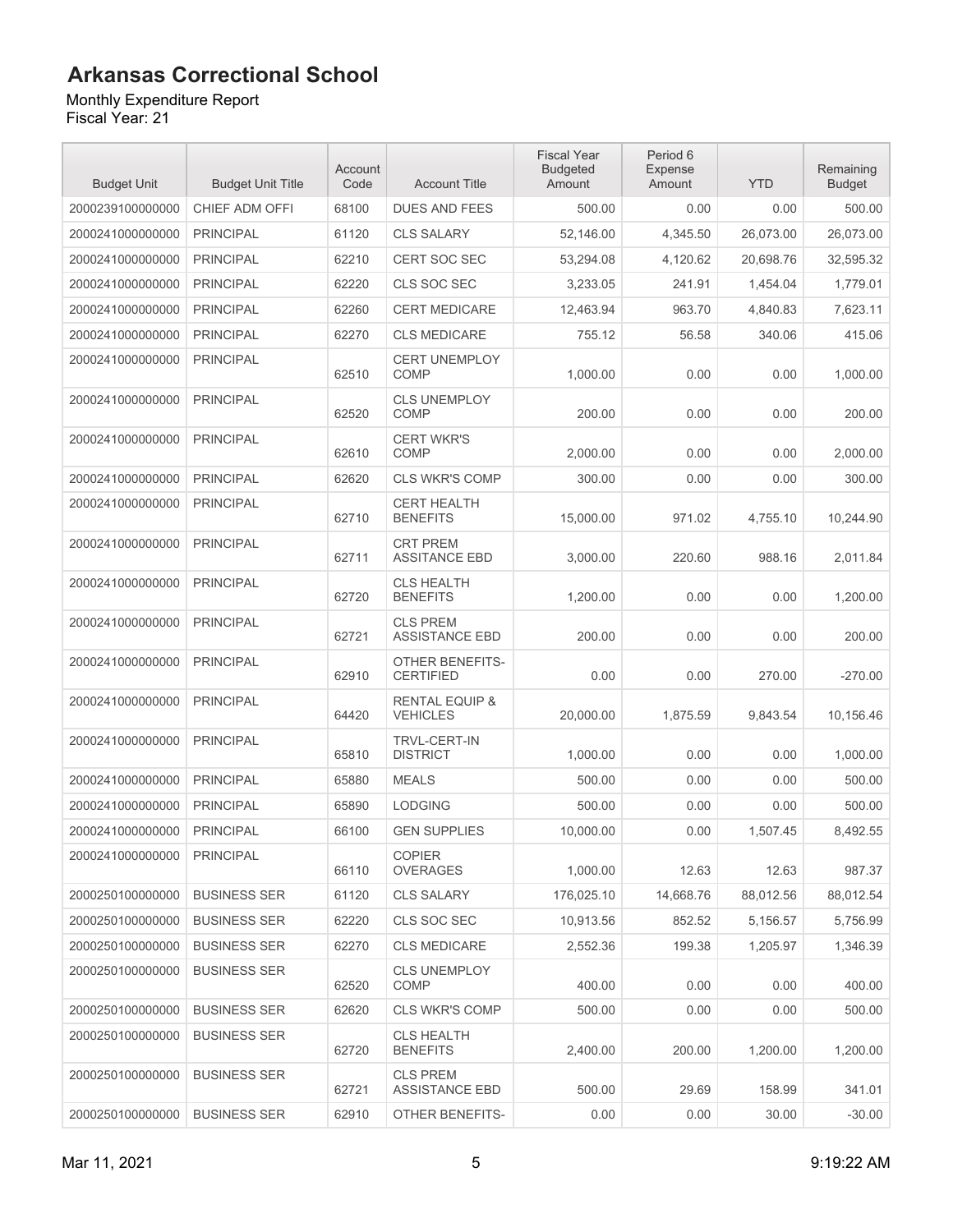#### Monthly Expenditure Report

| <b>Budget Unit</b> | <b>Budget Unit Title</b>            | Account<br>Code | <b>Account Title</b>                              | <b>Fiscal Year</b><br><b>Budgeted</b><br>Amount | Period 6<br><b>Expense</b><br>Amount | <b>YTD</b> | Remaining<br><b>Budget</b> |
|--------------------|-------------------------------------|-----------------|---------------------------------------------------|-------------------------------------------------|--------------------------------------|------------|----------------------------|
|                    |                                     |                 | <b>CERTIFIED</b>                                  |                                                 |                                      |            |                            |
| 2000250100000000   | <b>BUSINESS SER</b>                 | 65820           | <b>TRVL-CLS IN</b><br><b>DISTRICT</b>             | 500.00                                          | 0.00                                 | 0.00       | 500.00                     |
| 2000250100000000   | <b>BUSINESS SER</b>                 | 65880           | <b>MEALS</b>                                      | 500.00                                          | 0.00                                 | 0.00       | 500.00                     |
| 2000250100000000   | <b>BUSINESS SER</b>                 | 65890           | <b>LODGING</b>                                    | 500.00                                          | 0.00                                 | 0.00       | 500.00                     |
| 2000250100000000   | <b>BUSINESS SER</b>                 | 66100           | <b>GEN SUPPLIES</b>                               | 2,000.00                                        | 0.00                                 | 0.00       | 2.000.00                   |
| 2000258000000000   | ADM TECN SER                        | 61120           | <b>CLS SALARY</b>                                 | 56,021.00                                       | 4.668.42                             | 28,010.52  | 28,010.48                  |
| 2000258000000000   | ADM TECN SER                        | 62220           | CLS SOC SEC                                       | 3,473.30                                        | 276.19                               | 1,657.12   | 1,816.18                   |
| 2000258000000000   | ADM TECN SER                        | 62270           | <b>CLS MEDICARE</b>                               | 812.30                                          | 64.59                                | 387.56     | 424.74                     |
| 2000258000000000   | <b>ADM TECN SER</b>                 | 62520           | <b>CLS UNEMPLOY</b><br>COMP                       | 200.00                                          | 0.00                                 | 0.00       | 200.00                     |
| 2000258000000000   | ADM TECN SER                        | 62620           | CLS WKR'S COMP                                    | 200.00                                          | 0.00                                 | 0.00       | 200.00                     |
| 2000258000000000   | ADM TECN SER                        | 62720           | <b>CLS HEALTH</b><br><b>BENEFITS</b>              | 900.00                                          | 71.02                                | 301.12     | 598.88                     |
| 2000258000000000   | ADM TECN SER                        | 62721           | <b>CLS PREM</b><br><b>ASSISTANCE EBD</b>          | 100.00                                          | 0.00                                 | 0.00       | 100.00                     |
| 2000258000000000   | ADM TECN SER                        | 63530           | <b>SOFTWARE</b><br><b>MAINTENANCE &amp;</b><br>SU | 1,000.00                                        | 0.00                                 | 8,131.00   | $-7,131.00$                |
| 2000258000000000   | ADM TECN SER                        | 63560           | <b>INFORMATION</b><br><b>TECHNOLOGY</b>           | 3,000.00                                        | 0.00                                 | 650.00     | 2,350.00                   |
| 2000258000000000   | <b>ADM TECN SER</b>                 | 63900           | <b>OTHER PURC</b><br>PROF/TECH SVS                | 7,000.00                                        | 0.00                                 | 95.00      | 6,905.00                   |
| 2000258000000000   | ADM TECN SER                        | 65860           | <b>TRVL CLS OUT</b><br><b>STATE</b>               | 500.00                                          | 0.00                                 | 0.00       | 500.00                     |
| 2000258000000000   | <b>ADM TECN SER</b>                 | 65880           | <b>MEALS</b>                                      | 300.00                                          | 0.00                                 | 0.00       | 300.00                     |
| 2000258000000000   | <b>ADM TECN SER</b>                 | 65890           | <b>LODGING</b>                                    | 500.00                                          | 0.00                                 | 0.00       | 500.00                     |
| 2000258000000000   | ADM TECN SER                        | 66500           | <b>TECHN SUPPLIES</b>                             | 4,000.00                                        | 0.00                                 | 125.27     | 3,874.73                   |
| 2000258000000000   | <b>ADM TECN SER</b>                 | 66510           | <b>SOFTWARE</b><br><b>SUPPLIES</b>                | 2,000.00                                        | 0.00                                 | 0.00       | 2,000.00                   |
| 2000258000000000   | ADM TECN SER                        | 66527           | LOW VALUE<br><b>EQUIPMENT</b>                     | 4.000.00                                        | 0.00                                 | 0.00       | 4.000.00                   |
| 2000258000000000   | ADM TECN SER                        | 67390           | <b>OTHER</b><br><b>EQUIPMENT</b>                  | 6,000.00                                        | 0.00                                 | 0.00       | 6,000.00                   |
| 2000261000000000   | <b>OPER BUILD</b>                   | 64310           | NON-TECH<br><b>REPAIR &amp; MAINT</b>             | 15,000.00                                       | 0.00                                 | 0.00       | 15,000.00                  |
| 2000265000000000   | <b>VEHICLE</b>                      | 64310           | NON-TECH<br><b>REPAIR &amp; MAINT</b>             | 12,000.00                                       | 0.00                                 | 519.51     | 11.480.49                  |
| 2000265000000000   | <b>VEHICLE</b>                      | 66100           | <b>GEN SUPPLIES</b>                               | 1,000.00                                        | 0.00                                 | 0.00       | 1,000.00                   |
| 2000265000000000   | <b>VEHICLE</b>                      | 66260           | <b>GASOLINE/DIESEL</b>                            | 15,000.00                                       | 102.01                               | 1,681.34   | 13,318.66                  |
| 3000452000000000   | <b>BUILDING</b><br>NONINSTRUCTIONAL | 64500           | <b>CONSTRUCTION</b><br><b>SERVICES</b>            | 150,000.00                                      | 0.00                                 | 0.00       | 150,000.00                 |
| 6510221000000000   | <b>CURR SUPERVISION</b>             | 61110           | <b>CERT SALARY</b>                                | 45,541.58                                       | 5,056.17                             | 30,148.43  | 15,393.15                  |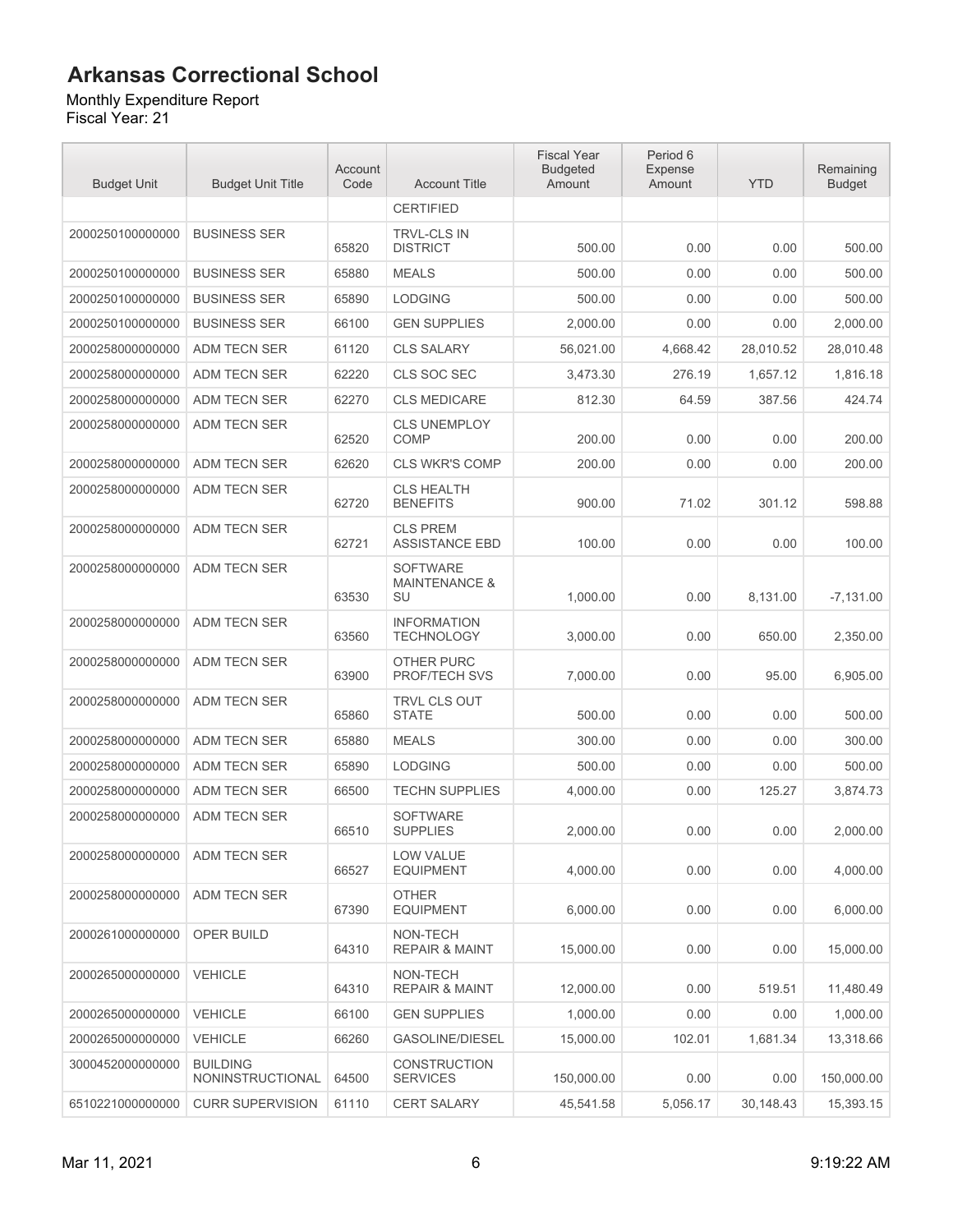#### Monthly Expenditure Report

| <b>Budget Unit</b> | <b>Budget Unit Title</b> | Account<br>Code | <b>Account Title</b>                    | <b>Fiscal Year</b><br><b>Budgeted</b><br>Amount | Period 6<br><b>Expense</b><br>Amount | <b>YTD</b> | Remaining<br><b>Budget</b> |
|--------------------|--------------------------|-----------------|-----------------------------------------|-------------------------------------------------|--------------------------------------|------------|----------------------------|
| 6510221000000000   | <b>CURR SUPERVISION</b>  | 62210           | <b>CERT SOC SEC</b>                     | 4,047.24                                        | 301.95                               | 1,800.11   | 2,247.13                   |
| 6510221000000000   | <b>CURR SUPERVISION</b>  | 62260           | CERT MEDICARE                           | 946.54                                          | 70.62                                | 421.00     | 525.54                     |
| 6510221000000000   | <b>CURR SUPERVISION</b>  | 62310           | CERT TCH RET-<br><b>CONT</b>            | 9,503.53                                        | 733.14                               | 4,371.50   | 5,132.03                   |
| 6510221000000000   | <b>CURR SUPERVISION</b>  | 62510           | <b>CERT UNEMPLOY</b><br>COMP            | 200.00                                          | 0.00                                 | 0.00       | 200.00                     |
| 6510221000000000   | <b>CURR SUPERVISION</b>  | 62610           | <b>CERT WKR'S</b><br><b>COMP</b>        | 200.00                                          | 0.00                                 | 0.00       | 200.00                     |
| 6510221000000000   | <b>CURR SUPERVISION</b>  | 62710           | <b>CERT HEALTH</b><br><b>BENEFITS</b>   | 3,423.84                                        | 264.66                               | 1,250.27   | 2,173.57                   |
| 6510221000000000   | <b>CURR SUPERVISION</b>  | 62711           | <b>CRT PREM</b><br><b>ASSITANCE EBD</b> | 96.38                                           | 8.30                                 | 40.20      | 56.18                      |
| 6510221000000000   | <b>CURR SUPERVISION</b>  | 66100           | <b>GEN SUPPLIES</b>                     | 2.845.57                                        | 0.00                                 | 0.00       | 2,845.57                   |
| 6610141000000000   | <b>AD BASIC ED</b>       | 61110           | <b>CERT SALARY</b>                      | 169,349.25                                      | 14,476.34                            | 72,381.70  | 96,967.55                  |
| 6610141000000000   | AD BASIC ED              | 62210           | <b>CERT SOC SEC</b>                     | 10,500.00                                       | 851.55                               | 4,276.35   | 6,223.65                   |
| 6610141000000000   | AD BASIC ED              | 62260           | <b>CERT MEDICARE</b>                    | 2,456.00                                        | 199.16                               | 1.000.12   | 1,455.88                   |
| 6610141000000000   | <b>AD BASIC ED</b>       | 62310           | CERT TCH RET-<br><b>CONT</b>            | 24,555.67                                       | 2.099.07                             | 10,495.35  | 14.060.32                  |
| 6610141000000000   | <b>AD BASIC ED</b>       | 62510           | <b>CERT UNEMPLOY</b><br><b>COMP</b>     | 175.00                                          | 0.00                                 | 0.00       | 175.00                     |
| 6610141000000000   | AD BASIC ED              | 62610           | <b>CERT WKR'S</b><br>COMP               | 350.00                                          | 0.00                                 | 0.00       | 350.00                     |
| 6610141000000000   | AD BASIC ED              | 62710           | <b>CERT HEALTH</b><br><b>BENEFITS</b>   | 9,222.00                                        | 793.98                               | 3,936.42   | 5,285.58                   |
| 6610141000000000   | AD BASIC ED              | 62711           | <b>CRT PREM</b><br><b>ASSITANCE EBD</b> | 422.31                                          | 38.27                                | 168.35     | 253.96                     |
| 6610141000000000   | <b>AD BASIC ED</b>       | 62910           | OTHER BENEFITS-<br><b>CERTIFIED</b>     | 0.00                                            | $-30.00$                             | 0.00       | 0.00                       |
| 6610141000000000   | AD BASIC ED              | 66100           | <b>GEN SUPPLIES</b>                     | 1,665.43                                        | 0.00                                 | 0.00       | 1,665.43                   |
| 6702122000020000   | <b>RESOURCE ROOM</b>     | 61110           | <b>CERT SALARY</b>                      | 20,224.67                                       | 0.00                                 | 0.00       | 20,224.67                  |
| 6702122000020000   | <b>RESOURCE ROOM</b>     | 62210           | CERT SOC SEC                            | 1,253.93                                        | 0.00                                 | 0.00       | 1,253.93                   |
| 6702122000020000   | <b>RESOURCE ROOM</b>     | 62260           | <b>CERT MEDICARE</b>                    | 294.13                                          | 0.00                                 | 0.00       | 294.13                     |
| 6702122000020000   | <b>RESOURCE ROOM</b>     | 62310           | <b>CERT TCH RET-</b><br><b>CONT</b>     | 2,932.58                                        | 0.00                                 | 0.00       | 2,932.58                   |
| 6702122000020000   | <b>RESOURCE ROOM</b>     | 62510           | <b>CERT UNEMPLOY</b><br><b>COMP</b>     | 200.00                                          | 0.00                                 | 0.00       | 200.00                     |
| 6702122000020000   | <b>RESOURCE ROOM</b>     | 62610           | <b>CERT WKR'S</b><br><b>COMP</b>        | 200.00                                          | 0.00                                 | 0.00       | 200.00                     |
| 6702122000020000   | <b>RESOURCE ROOM</b>     | 62710           | <b>CERT HEALTH</b><br><b>BENEFITS</b>   | 1.058.64                                        | 0.00                                 | 0.00       | 1,058.64                   |
| 6702122000020000   | <b>RESOURCE ROOM</b>     | 62711           | <b>CRT PREM</b><br><b>ASSITANCE EBD</b> | 33.20                                           | 0.00                                 | 0.00       | 33.20                      |
| 6702122000020000   | <b>RESOURCE ROOM</b>     | 63200           | PROFESSIONAL-<br><b>EDUCATIONAL</b>     | 500.00                                          | 0.00                                 | 0.00       | 500.00                     |